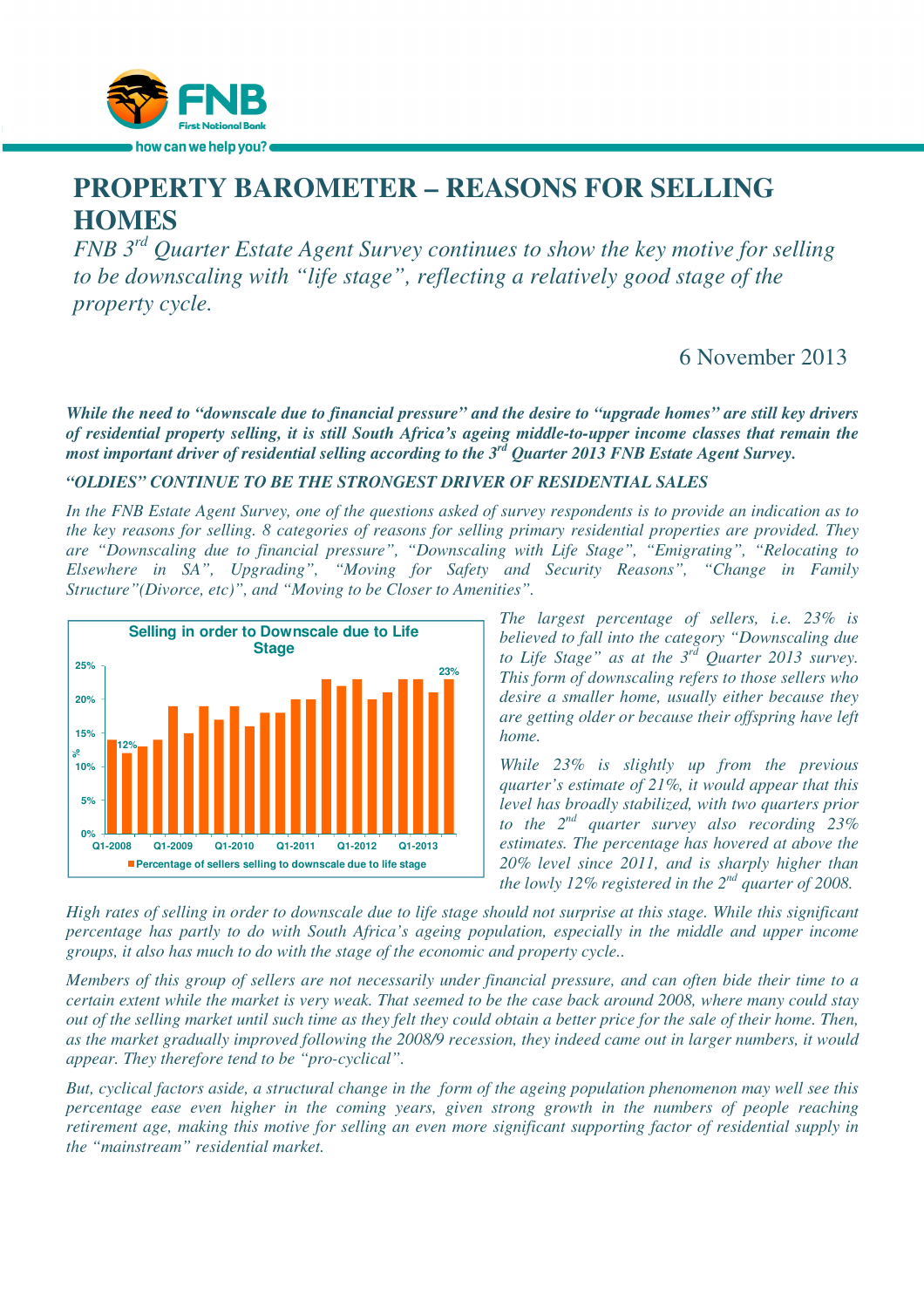*The flipside is that this motive for selling could probably be expected to continue to drive solid demand for various forms retirement property, as well as for smaller properties in the "mainstream" market in the coming years.* 

### *BUT FINANCIAL PRESSURE-RELATED DOWNSCALING, ALONG WITH UPGRADING, ALSO REMAIN KEY MOTIVES*

*While the "oldies" remain the strongest driver of selling, our survey respondents in the 3rd quarter of 2013 continued to point to financial pressure-related selling ("selling in order to downscale due to financial pressure") remaining significant at 16% of total selling. This is slightly down from the previous quarter's 18%, although not too much should be read into one quarter's fluctuation. At the current time, the significant percentage of sellers under financial pressure is not troublesome, as some resurgence in house price growth in recent times would probably make it significantly easier for households to trade out of properties without incurring too serious a financial loss. However, such situations become far more troublesome when interest rates rise, as residential demand and prices are often suppressed, the number of sellers under financial pressure increases, and losses when trading out can become more significant. As such, one would still like to see this percentage of sellers downscaling due to financial pressure diminish further before the next interest rate hiking cycle.* 

*While this percentage should serve as an ongoing caution as to the financial frailty of a significant number of households, its trend since 2009 has been in the opposite direction to the "Life Stage" sellers, having declined from a peak of 34% as at the 2nd quarter of 2009.* 

*On top of this selling motive having diminished, its contribution to overall residential supply on the market has been reduced further by a rise in the percentage of financial stress-related sellers believed to be planning to purchase a cheaper home, as opposed to moving into the rental market.* 

*When we first questioned agents on the split between those "financial stress-related downscalers" planning to rent vs buy, back in the 2nd quarter of 2011, they estimated that 51% of this group were planning to rent a home versus 49% planning to buy. By the 3rd quarter 2013 survey, this had swung to 64% believed to be planning to buy vs only 36% planning to rent.* 

*The contribution to supply on the market by financial stress-related downscaling has thus declined noticeably in recent years, although still significant.* 

*The other key selling group is those households who are financially more solid and are planning to upgrade to a "better" home. The percentage of sellers selling in order to upgrade slowed mildly in the 3rd quarter, from 19% previous to 17% of total sellers, but still exceeds the percentage of sellers downscaling due to financial pressure.* 

*The "downscaling due to financial pressure" and "upgrading" reasons for selling are arguably the 2 most important indicators in the survey of financial pressure/constraints experienced by homeowners. Of significance is that as from the 1st quarter of 2013, it was the 1st time since this survey question started back in late-2007 that the upgrading percentage has been estimated to be higher than the "financial pressure-related downscaling" percentage.* 



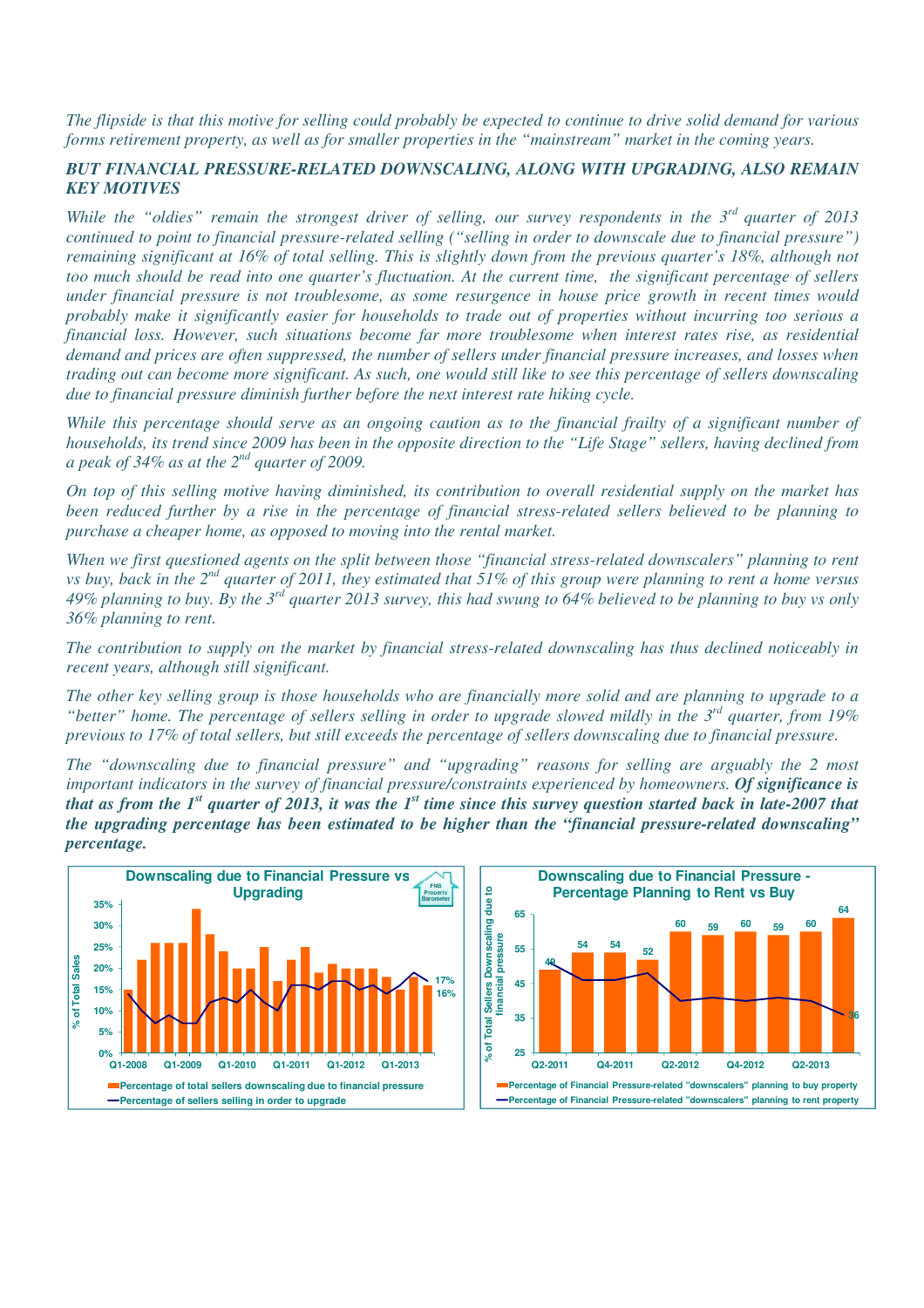#### *EMIGRATION SELLING STILL VERY SUBDUED*

*Of the 8 categories of selling motives, the 4<sup>th</sup> one that we like to monitor closely is "Selling in order to emigrate". This is particularly of interest with South Africa in a period of seemingly heightened social tension, and due to the fact that our surveys back in 2008 suggested that this motive for selling was one of the largest drives of residential supply.* 

*For the time being however, a deterioration in sentiment towards South Africa still does not appear to have brought about any noticeable renewed emigration surge. But this is believed to be due to economic and employment weakness abroad, and it is believed that domestic sentiment would have to improve prior to a sustainable global economic strengthening if we are to avoid another emigration surge.* 



*From a previous quarter's 3.09% of total sellers, estimated emigration-related selling declined slightly to an estimated 2.7% of total selling in the 3 rd quarter Agent Survey.* 

*However, this percentage will be closely watched in the coming surveys, as recent times can be seen as a rather negative period in South Africa's recent economic history, with poor labour relations and significant dissatisfaction with government service delivery causing volatility which has affected economic performance.* 

### *IN CONCLUSION*

*An analysis of the various reasons for selling appears to confirm that we are still currently at a relatively strong stage of the property cycle, despite the 3rd Quarter Estate Agent Survey pointing to a slight decline in overall residential market activity levels.* 

*This conclusion is drawn from grouping the various reasons for selling into what we perceive to be "Pro-Cyclical Reasons", i.e. those categories that tend to increase in significance as the economic/property gathers momentum and vice versa in slowdowns , "Counter-Cyclical Reasons", i.e. those categories that diminish in significance in better economic and market times and increase in prominence in weaker times, and "Non-Cyclical Reasons", which have no obvious correlation with the economic/market cycle.* 



*Using smoothed trendlines, we continue to see a broad rising trend in the Pro-Cyclical reasons for selling, which include Selling in order to downscale due to life stage, selling in order to upgrade, relocating within South Africa, and Selling in order to move closer to work or other amenities. Conversely, the Counter Cyclical component, which is solely selling in order to downscale due to financial pressure, remains on a broad declining trend.* 

*With regard to market segments, selling patterns still seem to mildly favour the lower priced segments of the market. Selling in order to upgrade has become very significant once again since the end of the 2008/9 recession period. However, it has yet to exceed the selling category of "Downscaling due to life stage".*